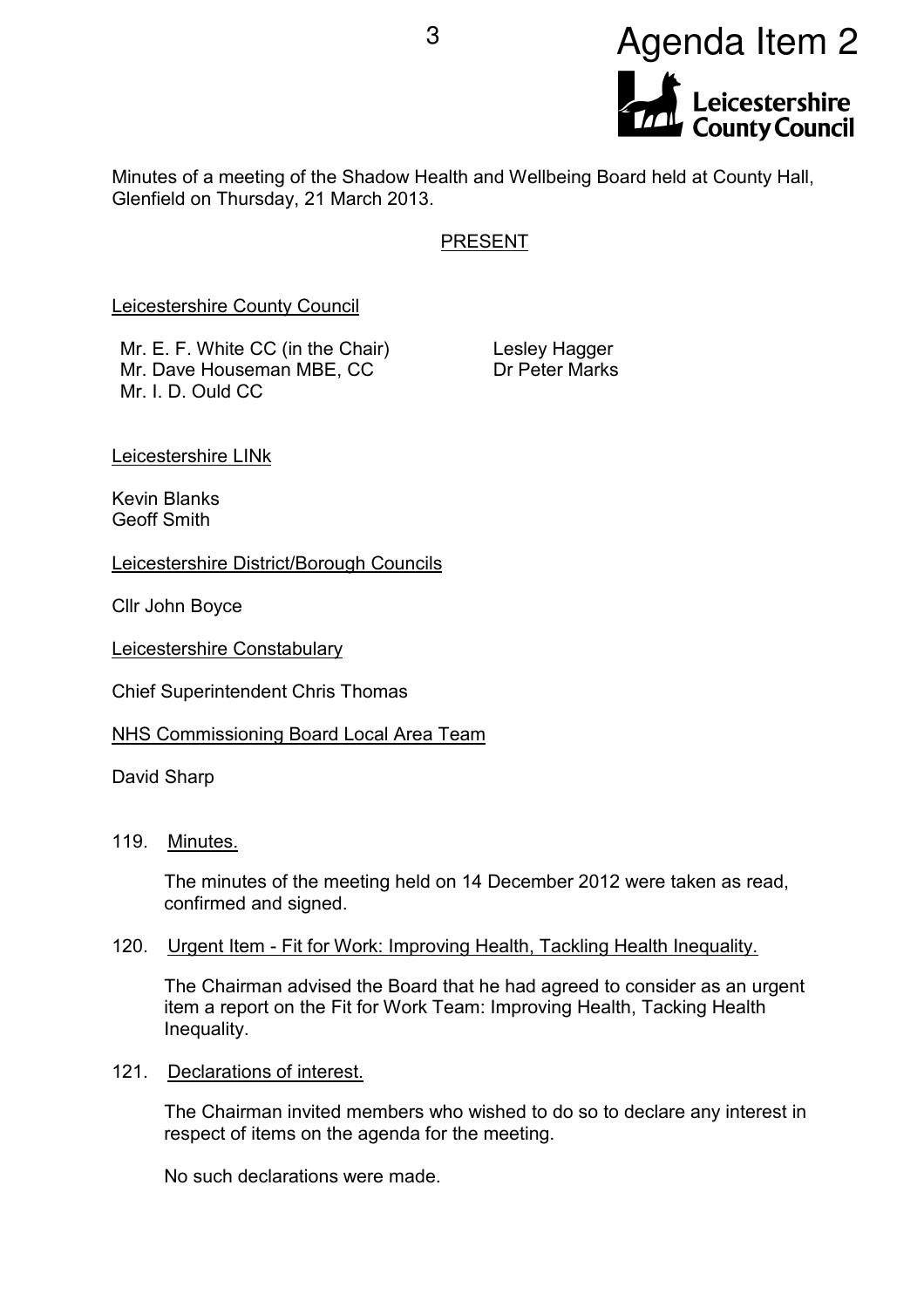#### 122. Position Statement.

The Chairman presented a position statement on the following matters:-

Progress in Shadow Form Agenda Policy and Regulatory Matters.

A copy of the position statement is filed with these minutes.

#### 123. Change to the Order of Business.

The Chairman sought and obtained the consent of the Board to vary the order of business from that set out on the agenda.

#### 124. Services for Health and Wellbeing.

The Board considered a report of the Director of Adults and Communities which presented the key findings from the evaluation of the Wellbeing Wednesdays Celebration in October 2012, recommendations for the continuation of the Celebration in 2013 and an update on the launch of the National Public Library offer for Health. A copy of the report marked 'N' is filed with these minutes

A leaflet relating to the National Public Library offer for Health was circulated at the meeting; a copy is also filed with these minutes.

RESOLVED:

- (a) That the report be noted and the wellbeing initiatives be supported;
- (b) That officers be thanked for the work they had undertaken so far to promote health and wellbeing through the Communities and Wellbeing Service.

## 125. Action Plans for Joint Health and Wellbeing Strategy.

The Shadow Board considered a report of the Director of Public Health which set out the process for and progress to date in developing and agreeing action plans to support the delivery of the key strategic objectives agreed in the Joint Health and Wellbeing Strategy. A copy of the report marked 'B' is filed with these minutes.

Arising from discussion the following points were raised:-

- (i) Concern was expressed that there was an inconsistency in the willingness to share birth data with children's centres. It was suggested that this could be picked up during the development of information sharing agreements between the NHS and Local Authorities.
- (ii) It was noted that, unlike the other priorities from the Joint Health and Wellbeing Strategy, there was no overarching group to oversee the delivery of the mental health objectives. It was suggested that this work could be divided up and assigned to existing groups within the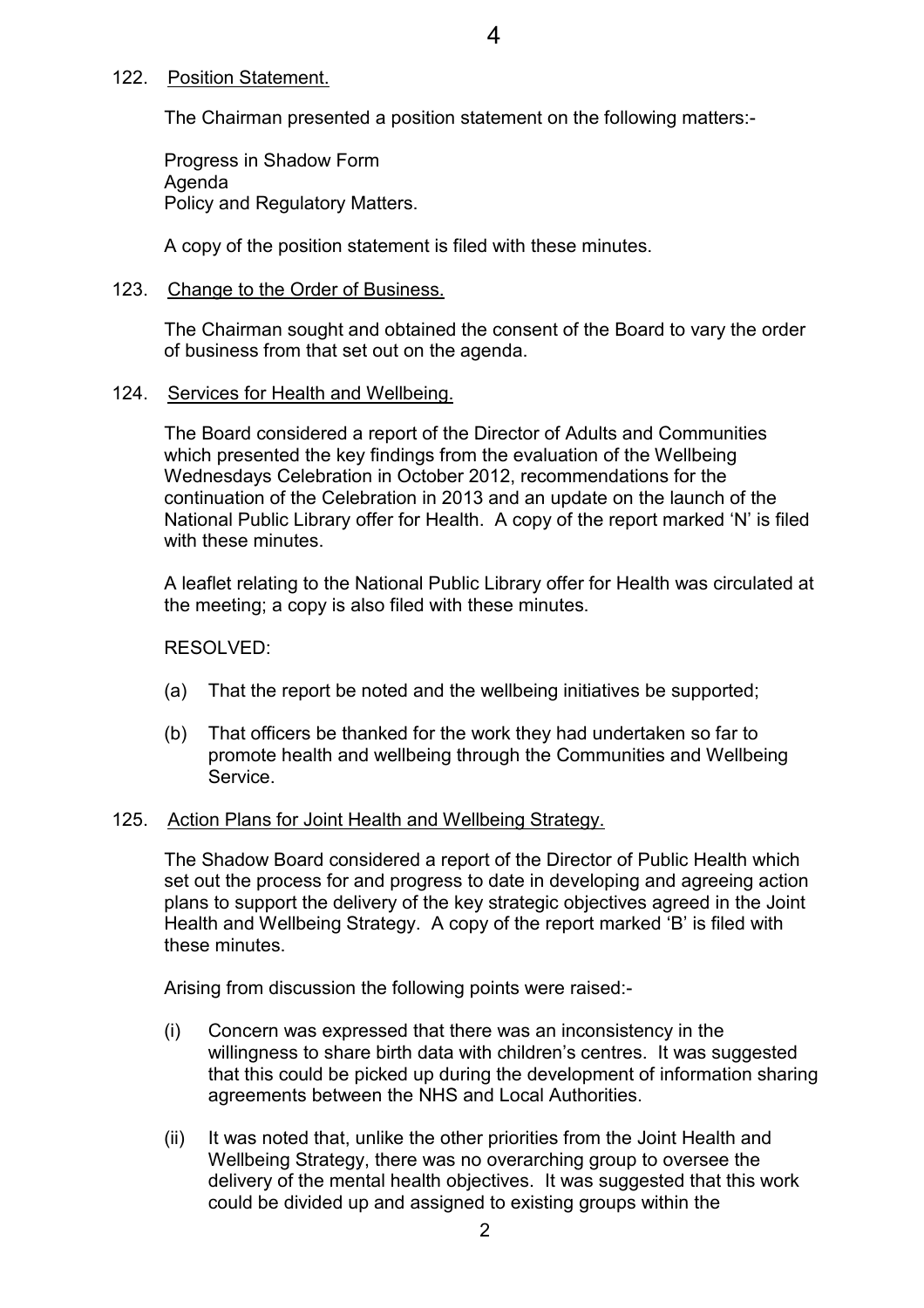substructure. However, concern was expressed that sharing responsibility for these priorities across the Health and Wellbeing Board substructure could result in a loss of expertise and lack of momentum, coordination and focus on delivery against this priority.

## RESOLVED:

- (a) That the progress that has been made to date in developing the action plans be noted;
- (b) That officers be requested to develop proposals for accountability arrangements for the mental health priority in the Health and Wellbeing Strategy to be considered at the next meeting of the Board;
- (c) That a final version of the action plans be submitted to the next meeting of the Board by the Chairmen of the respective Subgroups.

## 126. Local Strategy on Suicide Prevention.

The Shadow Board considered a report of the Director of Public Health which provided an update on the work of the Leicestershire, Leicester and Rutland (LLR) Suicide Audit and Prevention Group and presented the draft LLR Suicide Prevention Strategy and Plan. A copy of the report marked 'C' is filed with these minutes.

Arising from discussion, the following points were raised:-

- (i) It was suggested that references in the Strategy to children should strengthened and that a representative of children's social care should be appointed to the Group and appropriate links made to the Local Safeguarding Children Board.
- (ii) The aim to promote mental health amongst children and young people was welcomed although it was noted that the creation of Academies had made it more difficult to deliver a consistent programme. It was vital to establish networks with schools to progress this; Public Health were considering investing some funding in this area.

- (a) That officers be requested to take the comments now made into account when producing the final version of the Suicide Prevention Strategy;
- (b) That the approach outlined in the LLR Suicide Prevention Strategy and Plan be supported;
- (c) That governance of the LLR Suicide Audit and Prevention Group be considered during the development of proposals for accountability arrangements for the mental health priority in the Health and Wellbeing Strategy.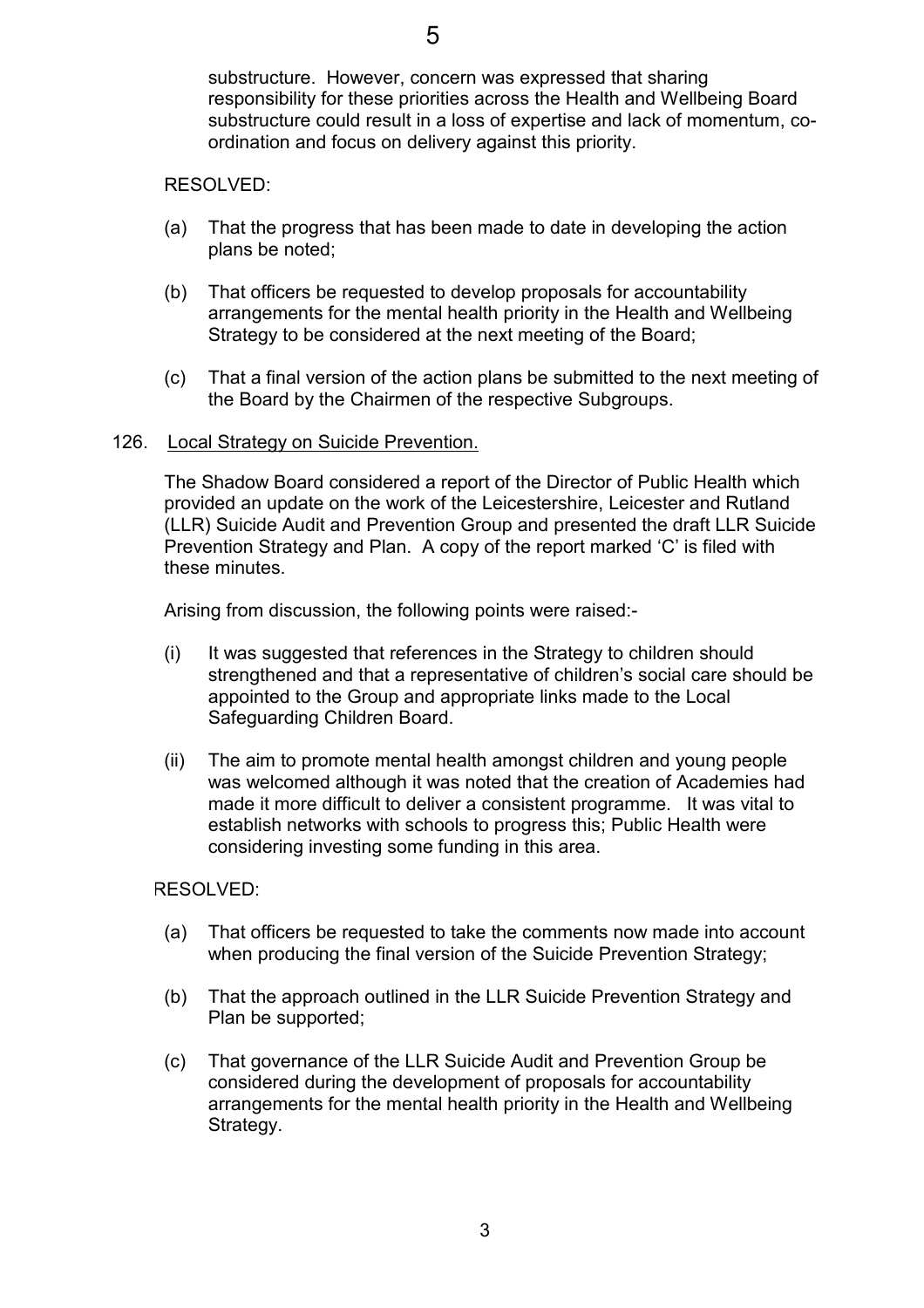# 127. Quality, Performance Management and Accountabilities in the New Health Service Structure.

The Shadow Board considered a report of the Chief Executive of Leicestershire County Council which set out the performance management, quality and accountability arrangements in place following the changes in National Health Service structure and in particluar those now required to support the implementation of the Health and Wellbeing Strategy and the work of the Health and Wellbeing Board. A copy of the report marked 'D' is filed with these minutes.

- (a) That the different elements of performance management, such as the national outcomes frameworks included in Appendix 1 to the report, established to support accountabilities and the operation of the new health system, be noted;
- (b) That the approach and obligations in respect of quality and safety be noted and that these responsibilities be reinforced to all local provider and commissioner organisations;
- (c) That the performance approach set out in paragraphs 47 and 51 of the report, with regard to the various boards maintaining their own robust performance monitoring and reporting arrangements with this Board maintaining oversight of certain key indicators and areas and issues raised on an exception basis and through an overarching health dashboard be endorsed;
- (d) That the relevant officers be requested to consider suitable governance arrangements to support delivery of joint priorities relating to strategy outcomes for mental health;
- (e) That the current areas flagged for performance improvement in paragraph 61 of the report be noted and that the action planning and supporting measure setting work currently being undertaken to support delivery of the Health and Wellbeing Strategy priorities be overseen by the JSNA Steering Board and report to a future meeting;
- (f) That the three local priorities and targets for each CCG for the purpose of Quality Premium Payments, as set out in paragraphs 44 and 45 of the report, be endorsed;
- (g) That the plans to establish a local health performance intelligence network to ensure a streamlined and coordinated approach to the management of health performance data locally and the need to review the operation of health performance management following a pilot period to assess if it is effective and sufficiently well resourced be noted;
- (h) That a report on the Secretary of State's Mortality Project be submitted to the next meeting of the Board.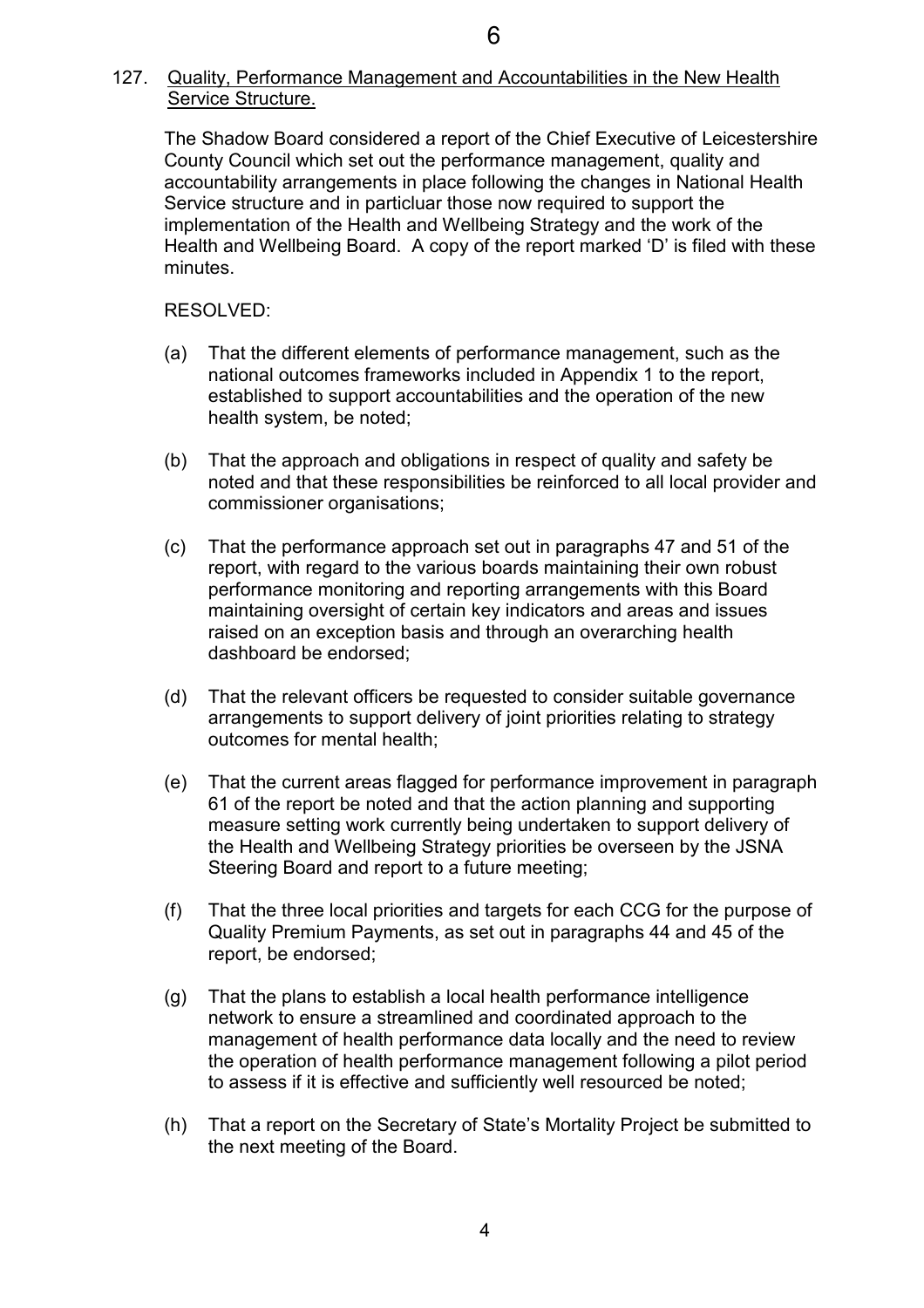# 128. Joint Health and Wellbeing Strategy/Joint Strategic Needs Assessment Steering Board.

The Shadow Board considered a report of the Director of Public Health which set out the revised terms of reference for the Joint Health and Wellbeing Strategy/Joint Strategic Needs Assessment Steering Board. A copy of the report marked 'E' is filed with these minutes.

It was noted that the second paragraph of the terms of reference referred to GP Consortia. This needed correcting to refer to Clinical Commissioning Groups.

RESOLVED:

That the terms of reference for the JHWS/JSNA Steering Board be approved, subject to the comment now made.

#### 129. Update from the Integrated Commissioning Board.

The Board considered an update on the work of the Integrated Commissioning Board. A copy of the report marked 'F' is filed with these minutes.

In the light of the Francis Report and the development of Local Healthwatch, consideration would need to be given to how the Integrated Commissioning Board would engage with the public and patients and reflect thir views in its work.

RESOLVED:

That the report and comment now made be noted.

#### 130. Update from the Housing Services Partnership.

The Shadow Board considered an update from the Housing Services Partnership which provided information on the work of the Partnership and sought comments on future priorities. A copy of the report marked 'G' is filed with these minutes

Arising from discussion the following points were raised:-

- (i) It was important to articulate the role housing played in improving health.
- (ii) The Housing Services Partnership needed to take into account that fact that some people found it difficult to maintain a property.
- (iii) New housing was included in the remit of the Housing Planning and Infrastructure Group, which had a role in designing communities. It was important that this Group was aware of the Extra Care Strategy.
- (iv) The Housing Services Partnership would need to link work on the Welfare Reforms with that on the Child Poverty Strategy,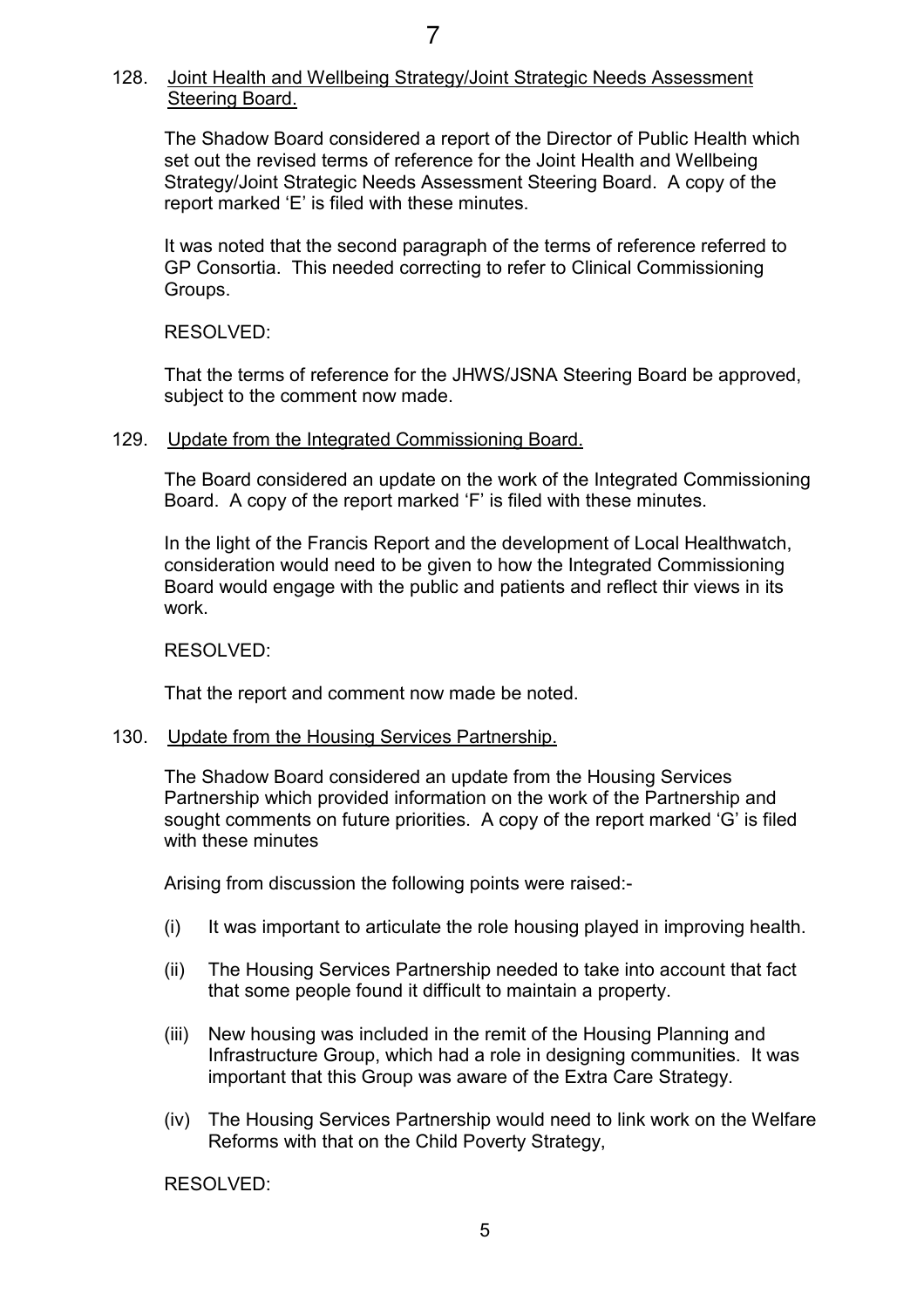- (a) That the Board receive a further report setting out the results of the work of the work with the Chartered Institute of Housing to identify the housing
- (b) That the comments now made on the future work priority areas be referred to the Housing Services Partnership for consideration;

offer to support improved health outcomes across Leicestershire;

(c) That the Housing Planning and Infrastructure Group be invited to a future meeting of the Board.

#### 131. Ageing Well Peer Review

The Shadow Board considered a presentation from the Chief Executive of Blaby District Council which set out the interim findings of the Ageing Well Peer Review which had taken place during February 2013. A copy of the slides forming the presentation is filed with these minutes.

Arising from discussion the following points were raised:-

- (i) The views of private sector organisations would be sought during the next stage of the review.
- (ii) The Supporting Leicestershire Families service model was felt to provide a useful template for the future delivery of Ageing Well. However, it was acknowledged that Ageing Well was a more complex area with significantly more service users affected and more organisations involved.

RESOLVED:

That the presentation be noted.

## 132. East Leicestershire and Rutland CCG Summary and Update to Draft Annual Plan 2013/14.

The Shadow Board considered a report from East Leicestershire and Rutland Clinical Commissioning Group (ELR CCG) which provided a summary of the development of the ELR CCG draft Annual Plan, presented the Plan on a Page, outlined the key programmes of care and set out the challenges to deliver Quality, Innovation, Productivity and Prevention (QIPP). A copy of the report marked 'H' is filed with these minutes.

Since the report was written the £1.3m gap in QIPP savings had been closed. The CCG was confident it could deliver a balanced plan and manage the risks involved. The selection of local priorities had been challenged by the Local Area Team and the CCG was currently working with the Local Area Team to resolve this.

ELR CCG had been rigorous in its approach to identifying realistic savings that would not impact on quality of care. The savings would focus on helping providers to deliver value for money and care in appropriate settings. It was noted that this would become more difficult as the level of required savings increased.

The Local Area Team confirmed that both local CCGs had been subject to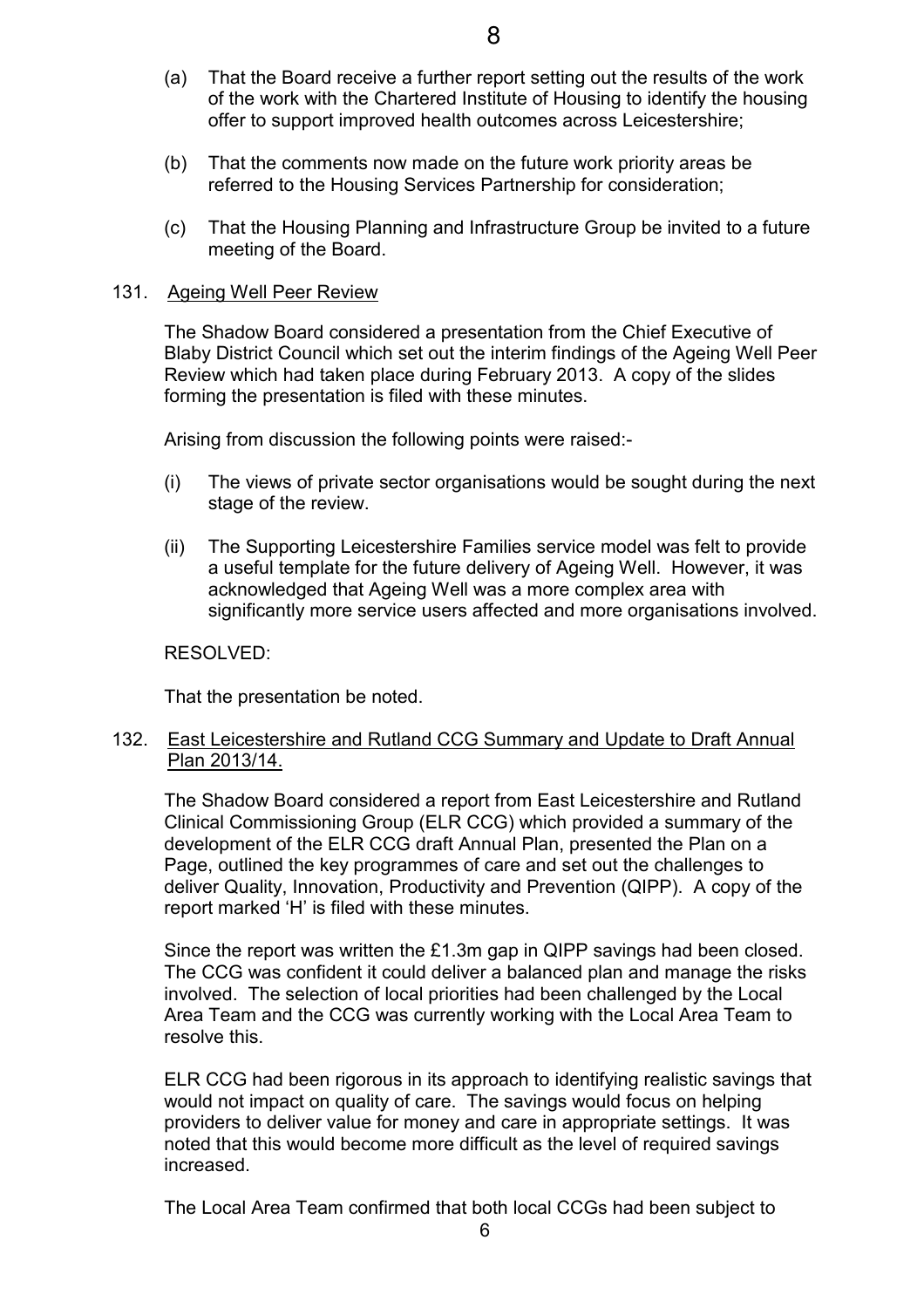rigorous challenge on their planning assumptions for 2013/14.

RESOLVED:

That the report and the "Plan on a Page" be noted.

## 133. West Leicestershire CCG Annual Plan 2013/14

The Shadow Board considered a report from West Leicestershire Clinical Commissioning Group (WL CCG) which set out the 'Plan on a Page' as part of the 2013/14 Annual Plan Process. A copy of the report marked 'I' is filed with these minutes.

Arising from discussion the following points were raised:-

- (i) Concern was expressed regarding the quality of services at the George Eliot and Burton on Trent Hospitals, which were used by patients in the WL CCG area. It was noted that the CCG was monitoring issues within these hospitals and working with them to resolve the concerns.
- (ii) Confidence in the Accident and Emergency Department (A & E) at the University Hospitals of Leicester was low due to ongoing performance problems. The Trust was now in 'recovery mode', although the level of challenge involved in transforming A & E was not to be underestimated. It was felt that there was more support across the health economy for transformation plans than had previously been the case due to the Better Care Together Programme. Within this programme, the Emergency Care Network would continue its role in co-ordinating improvements to urgent and emergency care pathways across Leicestershire, Leicester and Rutland.

## RESOLVED:

- (a) That the "Plan on a Page" be noted;
- (b) That the Leicestershire and Lincolnshire Area Team be requested to submit a report on A & E Performance to the next meeting of the Health and Wellbeing Board.

## 134. Direct Commissioning Plan.

The Shadow Board considered a report from the Leicestershire and Lincolnshire Area Team (LLAT) which provided an overview of the roles and responsibilities and planning assumptions of the LLAT within the context of the annual planning round. A copy of the report marked 'J' is filed with these minutes.

Arising from discussion the following points were raised:-

(i) The primary purpose of the LLAT was to authorise other bodies to commission services. The LLAT recognised that at this stage of the new commissioning system they were directly responsible for commissioning a wider range of services than would be the case in the future. The Health and Wellbeing Board would need to challenge the LLAT to reduce its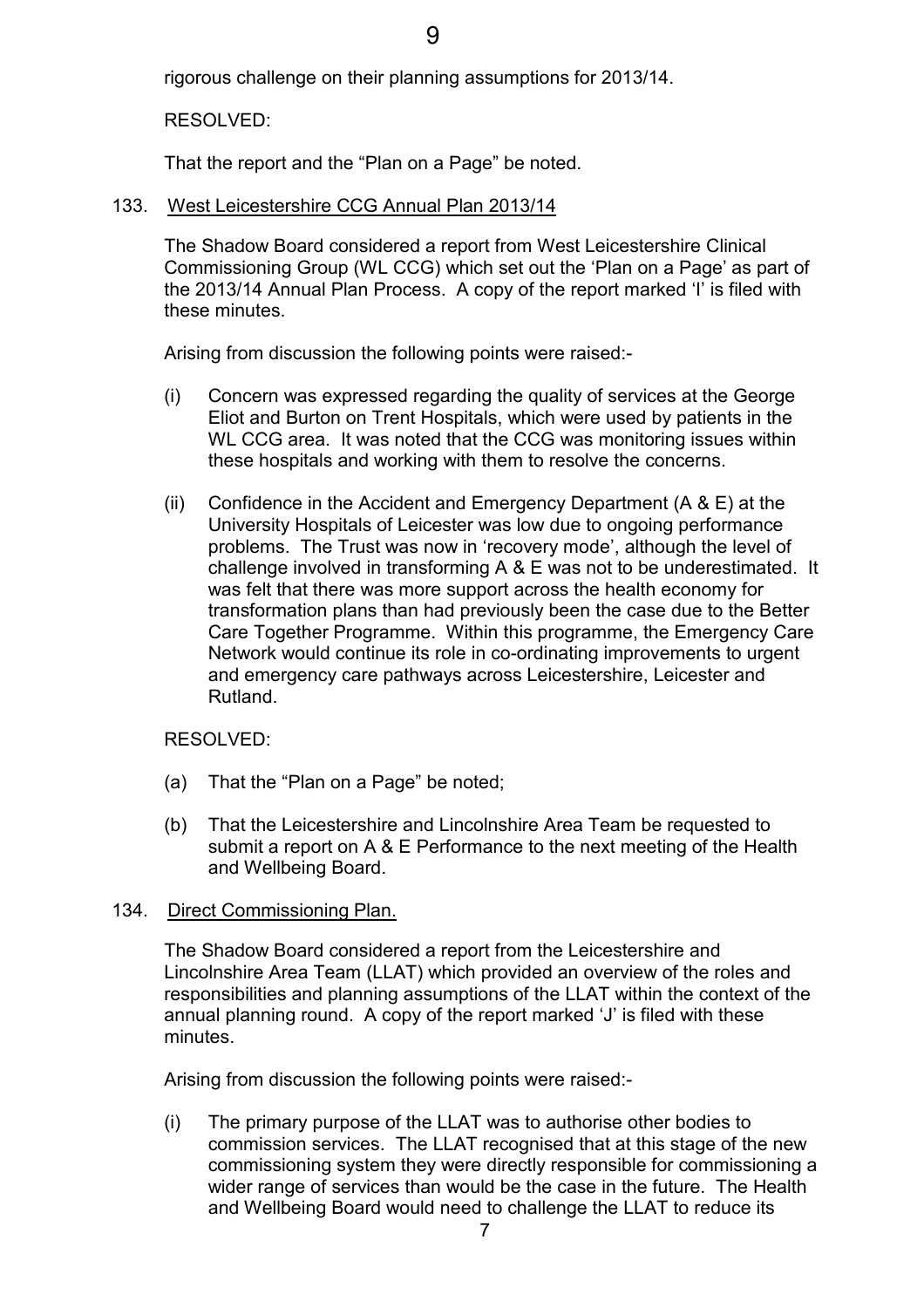direct commissioning responsibilities and monitor its competence as a direct commissioner.

(ii) Recruitment and retention of health visitors was a more significant issue in Leicester City than it was in Leicestershire. However, the LLAT was aiming to improve recruitment, retention and morale of health visitors across the subregion in line with government targets.

## RESOLVED:

That the progress made with the LLAT Direct Commissioning Plans be noted.

## 135. System Architecture Update.

The Shadow Board considered a presentation from the Leicestershire and Lincolnshire Area Team which provided information on the role and function of Local Area Teams and Clinical Senates. A copy of the slides forming the presentation is filed with these minutes.

It was noted that the views of Clinical Senates would be reported to the Health and Wellbeing Board through the Local Area Team representative.

#### RESOLVED:

That the presentation be noted.

#### 136. Leicester, Leicestershire and Rutland Wide Economic Modelling.

The Shadow Board received a report from the Leicestershire, Leicester and Rutland Better Care Together Programme which provided an overview of the work on economic modelling that was currently taking place and details of the progress to date. A copy of the report marked 'K' is filed with these minutes.

RESOLVED:

That the report be noted.

137. Public Health Transition.

The Shadow Board received an oral update from the Director of Public Health on the progress made with Public Health Transition. It was anticipated that the transition would be completed by the end of March 2013 although formal signoff of the transfer schedule was still awaited.

- (a) That the update now provided be noted;
- (b) That the officers involved be thanked for the work they have undertaken to achieve a successful transfer of Public Health from the Primary Care Trust to the County Council.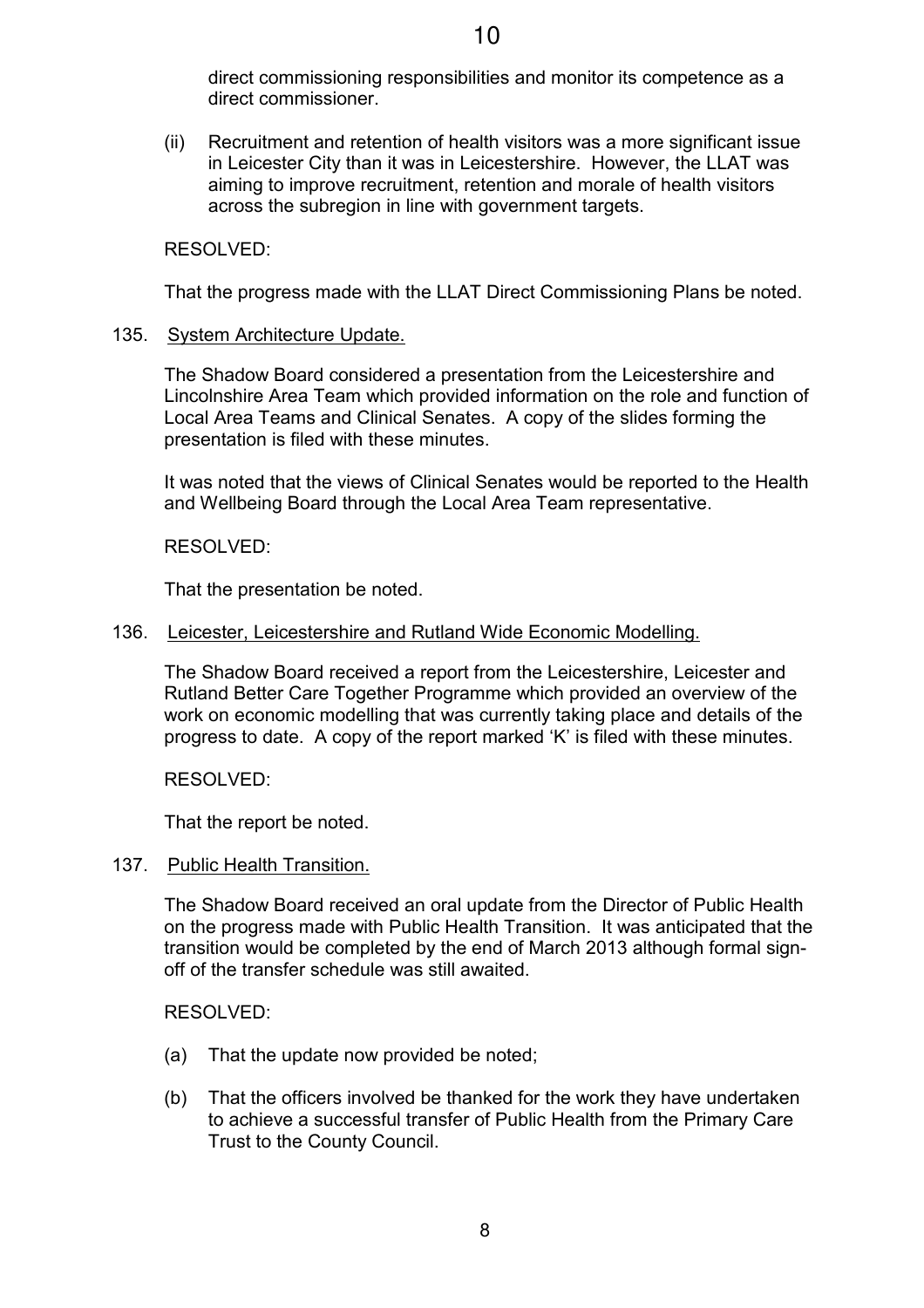# 138. Statutory Health and Wellbeing Board.

The Shadow Board considered a report of the Chief Executive of Leicestershire County Council which set out the changes needed to enable the Shadow Health and Wellbeing Board to be established as a statutory committee of the County Council on 1 April 2013. A copy of the report marked 'L' is filed with these minutes.

## RESOLVED:

- (a) That the amendments to the County Council's Constitution be noted;
- (b) That the Terms of Reference for the Health and Wellbeing Board be approved;
- (c) That the revised arrangements with regard to membership. Voting, substructure, code of conduct and substitutes be noted;
- (d) That the Terms of Reference for the Health and Wellbeing Board Steering Group be approved.

#### 139. Key Findings of the Francis Report, Next Steps and our Local Response.

The Shadow Board considered a report of the Programme Director which summarised the key themes from the Sir Robert Francis Report QC following the public enquiry into the quality of care at Mid Staffordshire NHS Foundation Trust between 2005 and 2009 and set out how local organisations were responding to these findings, the next steps and the role of the Health and Wellbeing Board in this context. A copy of the report marked 'M' is filed with these minutes.

RESOLVED:

- (a) That the report and proposed next steps be noted;
- (b) That local chief officers be requested to submit a report to the next meeting of the Health and Wellbeing Board focusing on the proposed collective response of partners in Leicester, Leicestershire and Rutland, along with recommendations about how the Health and Wellbeing Board will be engaged in this work.

#### 140. Date of Next Meeting.

It was noted that the next meeting of the Health and Wellbeing Board would take place on Thursday 13 June at 2.00pm.

#### 141. Urgent Item - Fit for Work: Improving Health, Tackling Health Inequality.

The Shadow Board considered this matter, the Chairman having decided it was of an urgent nature due to the need for the Fit for Work Service to find funding for 2013/14 by the end of March 2013.

The Shadow Board considered an urgent report of the Director of Public Health which described the work of the Fit for Work Team and presented the case for